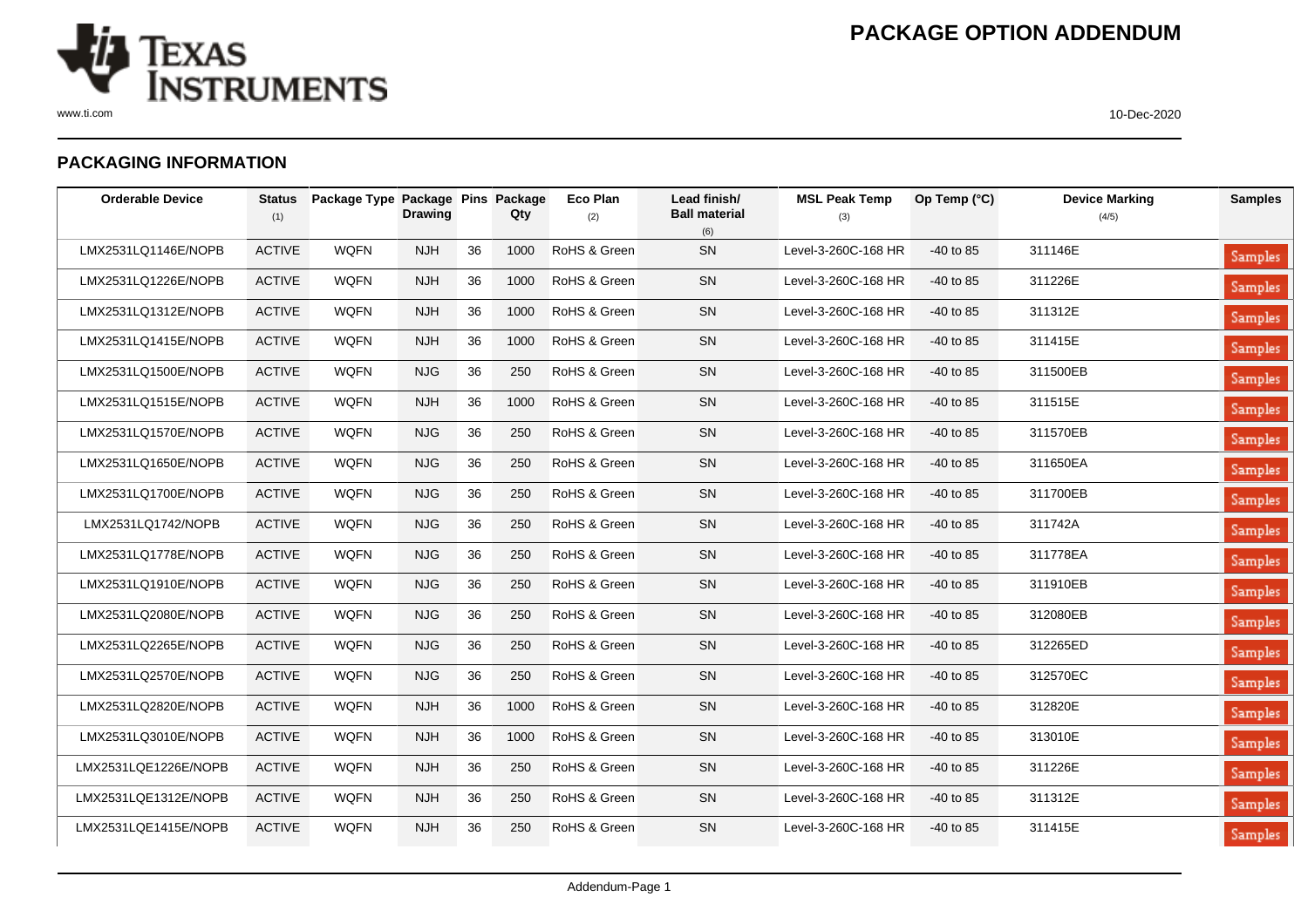

| <b>Orderable Device</b> | Status        | Package Type | Package Pins   |    | Package | <b>Eco Plan</b> | Lead finish/         | <b>MSL Peak Temp</b> | Op Temp $(^{\circ}C)$ | <b>Device Marking</b> | <b>Samples</b> |
|-------------------------|---------------|--------------|----------------|----|---------|-----------------|----------------------|----------------------|-----------------------|-----------------------|----------------|
|                         | (1)           |              | <b>Drawing</b> |    | Qty     | (2)             | <b>Ball material</b> | (3)                  |                       | (4/5)                 |                |
|                         |               |              |                |    |         |                 | (6)                  |                      |                       |                       |                |
| LMX2531LOE1515E/NOPB    | <b>ACTIVE</b> | <b>WOFN</b>  | <b>NJH</b>     | 36 | 250     | RoHS & Green    | <b>SN</b>            | Level-3-260C-168 HR  | $-40$ to 85           | 311515E               | <b>Samples</b> |
| LMX2531LQE2820E/NOPB    | <b>ACTIVE</b> | <b>WQFN</b>  | <b>NJH</b>     | 36 | 250     | RoHS & Green    | <b>SN</b>            | Level-3-260C-168 HR  | $-40$ to 85           | 312820E               | Samples        |
| LMX2531LQE3010E/NOPB    | <b>ACTIVE</b> | <b>WOFN</b>  | <b>NJH</b>     | 36 | 250     | RoHS & Green    | <b>SN</b>            | Level-3-260C-168 HR  | $-40$ to 85           | 313010E               | Samples        |
| LMX2531LQX1226E/NOPB    | <b>ACTIVE</b> | <b>WOFN</b>  | <b>NJH</b>     | 36 | 2500    | RoHS & Green    | <b>SN</b>            | Level-3-260C-168 HR  | $-40$ to 85           | 311226E               | Samples        |
| LMX2531LQX1650E/NOPB    | <b>ACTIVE</b> | <b>WOFN</b>  | NJG            | 36 | 2500    | RoHS & Green    | <b>SN</b>            | Level-3-260C-168 HR  | $-40$ to 85           | 311650EA              | Samples        |
| LMX2531LQX1742/NOPB     | <b>ACTIVE</b> | <b>WQFN</b>  | NJG            | 36 | 2500    | RoHS & Green    | <b>SN</b>            | Level-3-260C-168 HR  | $-40$ to 85           | 311742A               | Samples        |
| LMX2531LQX2570E/NOPB    | <b>ACTIVE</b> | <b>WOFN</b>  | NJG            | 36 | 2500    | RoHS & Green    | <b>SN</b>            | Level-3-260C-168 HR  | $-40$ to 85           | 312570EC              | Samples        |

**(1)** The marketing status values are defined as follows:

**ACTIVE:** Product device recommended for new designs.

**LIFEBUY:** TI has announced that the device will be discontinued, and a lifetime-buy period is in effect.

**NRND:** Not recommended for new designs. Device is in production to support existing customers, but TI does not recommend using this part in a new design.

**PREVIEW:** Device has been announced but is not in production. Samples may or may not be available.

**OBSOLETE:** TI has discontinued the production of the device.

<sup>(2)</sup> RoHS: TI defines "RoHS" to mean semiconductor products that are compliant with the current EU RoHS requirements for all 10 RoHS substances, including the requirement that RoHS substance do not exceed 0.1% by weight in homogeneous materials. Where designed to be soldered at high temperatures, "RoHS" products are suitable for use in specified lead-free processes. TI may reference these types of products as "Pb-Free".

RoHS Exempt: TI defines "RoHS Exempt" to mean products that contain lead but are compliant with EU RoHS pursuant to a specific EU RoHS exemption.

Green: TI defines "Green" to mean the content of Chlorine (CI) and Bromine (Br) based flame retardants meet JS709B low halogen requirements of <=1000ppm threshold. Antimony trioxide based flame retardants must also meet the <=1000ppm threshold requirement.

**(3)** MSL, Peak Temp. - The Moisture Sensitivity Level rating according to the JEDEC industry standard classifications, and peak solder temperature.

**(4)** There may be additional marking, which relates to the logo, the lot trace code information, or the environmental category on the device.

**(5)** Multiple Device Markings will be inside parentheses. Only one Device Marking contained in parentheses and separated by a "~" will appear on a device. If a line is indented then it is a continuation of the previous line and the two combined represent the entire Device Marking for that device.

<sup>(6)</sup> Lead finish/Ball material - Orderable Devices may have multiple material finish options. Finish options are separated by a vertical ruled line. Lead finish/Ball material values may wrap to two lines if the finish value exceeds the maximum column width.